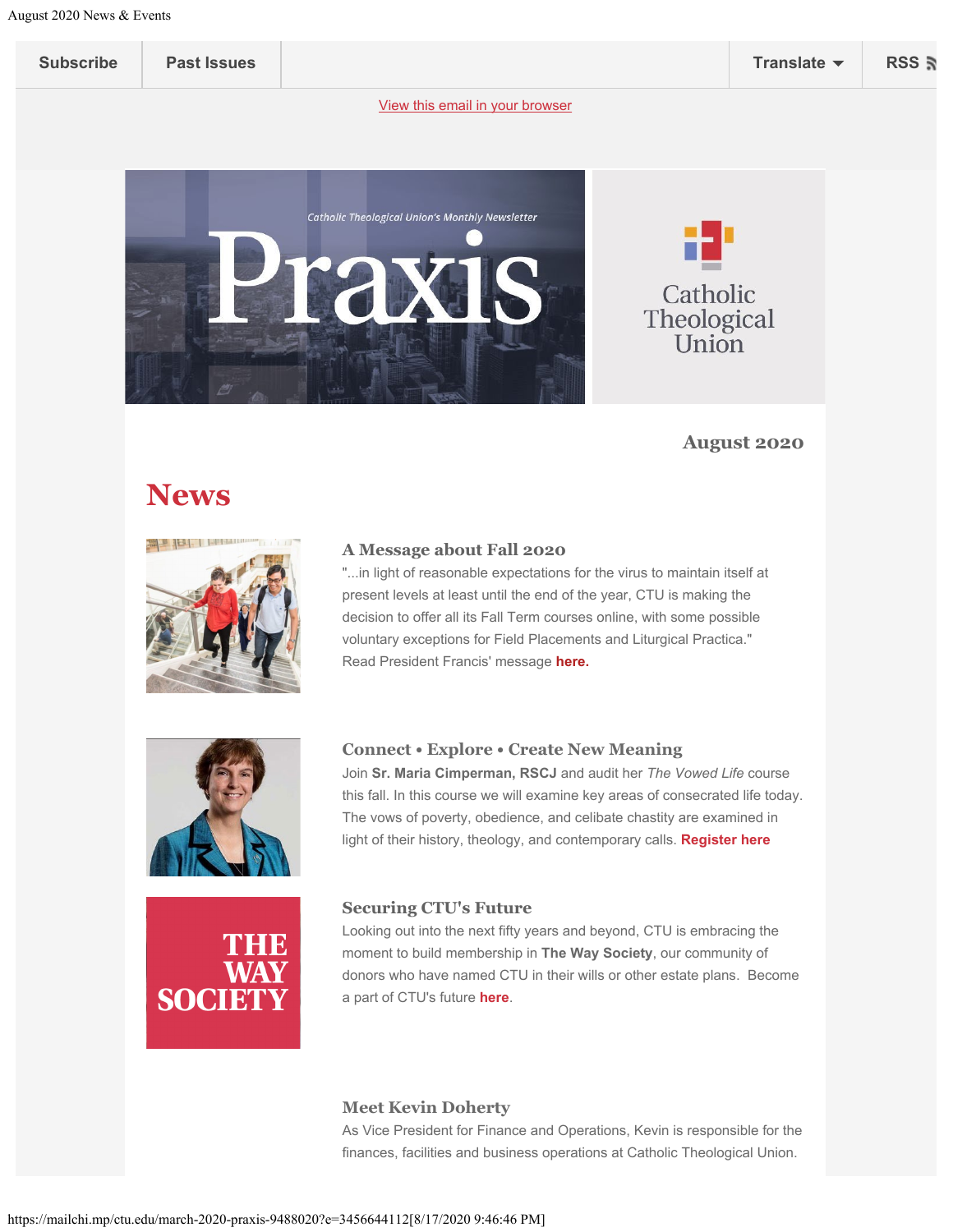

Immediately prior to joining CTU Kevin served as Controller at the John D. and Catherine T. MacArthur Foundation, one of the largest private foundations in the country. **[More on Kevin](https://ctu.edu/leadership/)**.

# **Upcoming Events**



### **"There is no Catholic Vote–and, it's Important" September 17 | 4 pm**

Join **E.J. Dionne**, the Washington Post, **Emma Green**, The Atlantic, **Michael Bayer**, and **Dr. Steve Millies** for a for a rousing conversation via a Zoom forum that will draw more deeply on distinctions among the many subgroups of Catholic voters, the issues that concern them, and the regions in which they vote**. [RSVP](https://ctu.edu/event/election-2020-there-is-no-catholic-vote-and-its-important/)**



**Sundays@CTU | Online Indigenous People and the Church September 20 | 3 pm**

In light of the outcomes from the October 2019 Synod of Bishops for the Amazon, **Sr. Priscilla Solomon, CSJ**, and **Dr. Michel Andraos** will discuss some key issues regarding the Indigenous Peoples in the Americas as they relate to the Church. **[RSVP](https://ctu.edu/event/online-sundays-at-ctu/)**



#### **Spirituality and Mental Health in the Face of Trauma September 23 | 7 pm**

The Catholic-Muslim Studies Program will host **Suzanne Chopra**, a licensed clinical social worker, and **Margari Hill**, Co-Founder and Executive Director of Muslim Anti-Racism Collaborate (ARC), to examine the relationship between Muslim spirituality and mental health within the framework of anti-racism. **[RSVP](https://ctu.edu/event/spirituality-and-mental-health-in-the-face-of-trauma/)**



**The Louis J. Luzbetak, SVD Lecture Racism Awareness in Mission: Touchstone or Cultural Blindspot October 5 | 4 pm**

In his history of the World Missionary Conference, Edinburgh 1910, Brian Stanley suggests that contemporary use of "culture" in mission may be vulnerable to the same critique as the use of "race" in the colonial missions. On the other hand, sensitivity to culture and context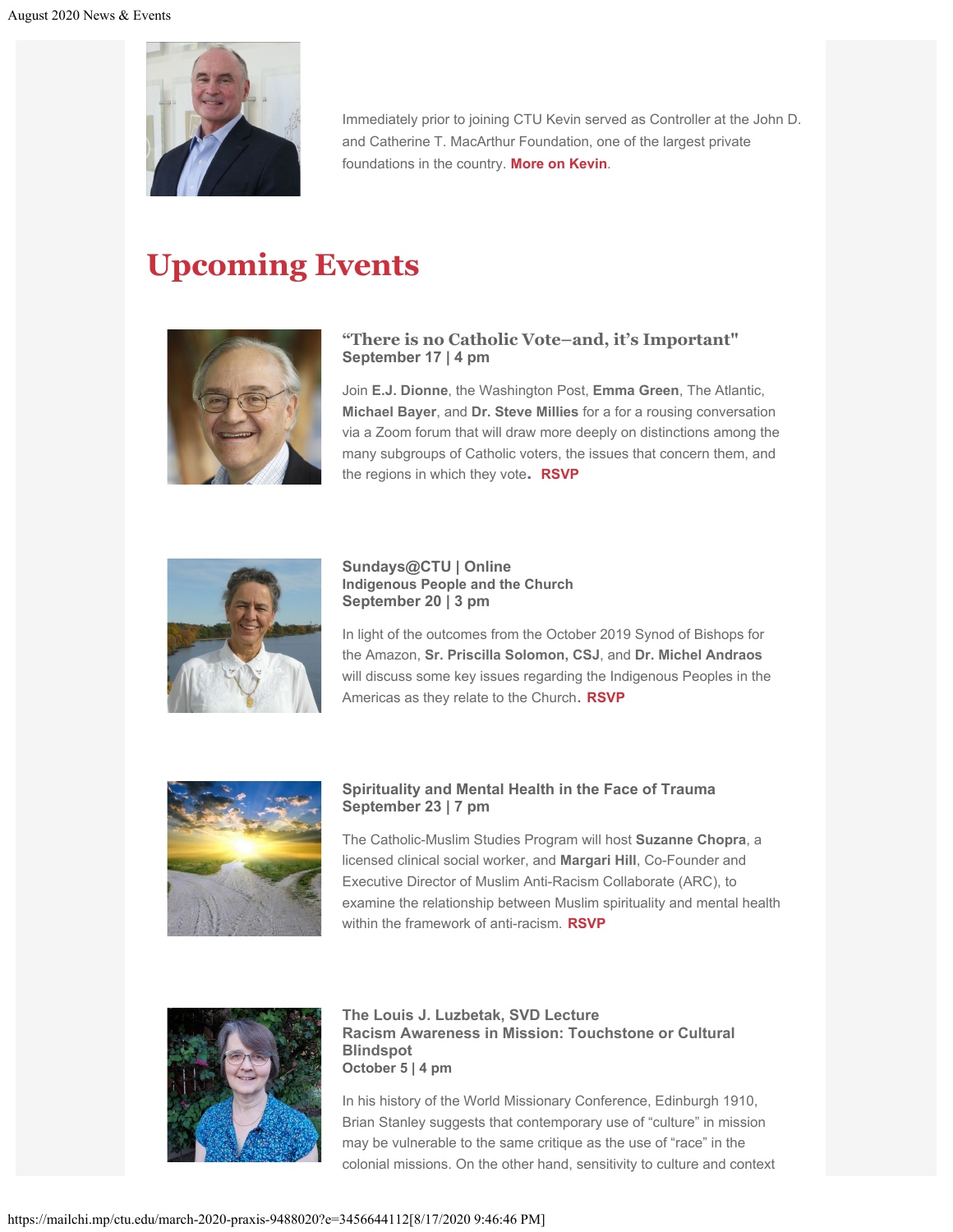in postcolonial and postmodern missiology has encouraged diversity, interculturality, and movements for greater equity. **Dr. Kirsteen Kim** will ask whether attention to "culture" and "context" has mitigated racism in mission or tended to obscure it. **[RSVP here.](https://ctu.edu/event/2020-luzbetak-lecture/)**

## [EVENTS](https://ctu.edu/events/)

## **New to Learn@CTU**

The Bernardin Center at Catholic Theological Union offered a 13-week series of online reflections and opportunities for virtual community titled, **A People of Hope,** during the early months of the pandemic, March-May 2020. View the series **[here](https://learn.ctu.edu/departments/bernardin-center/)**.



#### **Sunday Scripture Reflections**

During these pandemic times, Sunday Scripture Reflections are an inspiring resource. Written each week by members of the CTU faculty, these reflections are thoughtprovoking and inspirational. Read the latest **[here](https://learn.ctu.edu/nineteenth-sunday-in-ordinary-time-2/)**, then sign up to have them sent to your email every Wednesday. **[Subscribe today](https://learn.ctu.edu/subscribe/)**

A People

of Hope



https://mailchi.mp/ctu.edu/march-2020-praxis-9488020?e=3456644112[8/17/2020 9:46:46 PM]